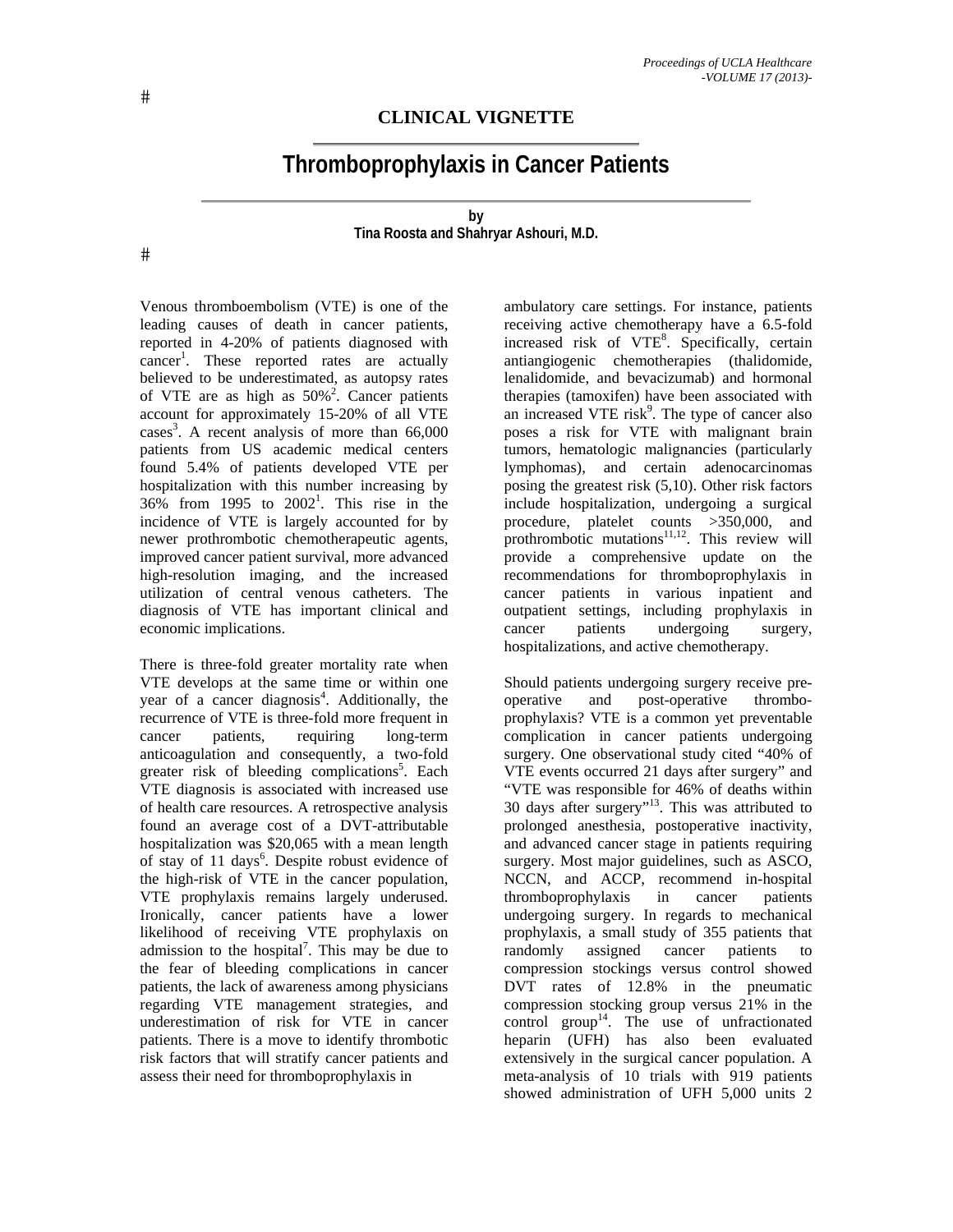hours preoperatively and every 8 hours postoperatively significantly reduced DVT rates from 30.6% in the control group to 13.6% in the UFH group<sup>14</sup>. Studies comparing UFH to low molecular-weight heparin (LMWH) have demonstrated similar efficacy in regards to VTE prophylaxis. A large double-blind multicenter trial of 600 cancer patients undergoing pelvic or abdominal surgery randomized patients to receive LMWH enoxaparin 40mg daily or UFH 5,000 units three times a day with venographic assessment at day 28 of their hospital stay. The outcome suggested that the two treatments had equal efficacy in VTE prophylaxis with no difference in bleeding events<sup>15</sup>. Multiple subsequent studies have confirmed these results in regards to efficacy; however, possible advantages of using LMWH versus UFH include once daily injections as opposed to three times a day and a lower risk of heparin-induced thrombocytopenia. Similarly, a randomized controlled trial of patients undergoing abdominal surgery found fondaparinux as effective as dalteparin for VTE prophylaxis $^{13}$ .

Better outcomes have been documented with combined mechanical and pharmacologic prophylaxis in a Cochrane review of 19 studies, showing that UFH or LMWH and compression stockings were four times more effective in VTE prophylaxis compared to either alone<sup>16</sup>. As far as the duration of prophylactic pharmacologic treatment, two randomized control trials suggest that extending the duration of treatment to 4 weeks reduces the rates of  $VTE^{17}$ . The FAME study randomized patients undergoing major abdominal surgery into daily dalteparin for 4 weeks versus dalteparin for 1 week, and showed a reduction in VTE rates from 16.3% in the 1 week arm to 7.3% in the 4-week arm along with a relative risk reduction of 55% (95% CI, 0.15 to 0.76) without an increased risk of bleeding<sup>18</sup>. This is particularly important with a recent observational study, showing 40% of VTE events occurred 21 days after surgery<sup>13</sup>. Most guidelines have established that cancer patients undergoing surgery should be treated with UFH or LMWH for at least 7-10 days (with the option of combining mechanical prophylaxis) and that this duration should be extended to one month in those patients undergoing major abdominal surgery.

Should hospitalized cancer patients receive thromboprophylaxis? Hospitalization is one of

the greatest risk factors for VTE development with hospitalized patients having an 8-fold increased risk of VTE<sup>8</sup>. The implications on morbidity and mortality are substantial: hospitalized patients with VTE have greater inhospital mortality (odds ratio, 2.01;95% CI 1.83 to 2.22;  $P < .0001$ <sup>5</sup>. The MEDENOX trial, a double-blind placebo-controlled multicenter study, randomized 579 patients to receive enoxaparin versus placebo during hospitalization (19). There was a decrease in VTE events in the treatment group (5.5%) versus the control group (14.9%) (95% CI, 0.22 to 0.63, P<.001). However, only 72 of the 579 patients were cancer patients, and the outcomes for the cancer subset (19.5% VTE events in placebo arm vs 9.7% in treatment arm) was not statistically significant,  $P = 0.4^{19}$ . The PREVENT trial, another large randomized double-blind placebocontrolled trial, randomized 3,706 hospitalized patients to treatment with dalteparin versus placebo $^{20}$ . There was a reduction in VTE events in the treatment arm (2.77%) versus the control arm (4.96%) (95% CI, 0.38 to 0.8, P=.0015). However, this trial, like the MEDENOX trial, only had a small subset of cancer patients (5.1%) (20). Recently, a review of 13 RCTs with a total of 22,141 hospitalized patients found patients randomized to receive UFH or LMWH experienced a 60% risk reduction in DVT events (RR, 0.40; 95% CI, 0.31 to 0.53) and a 42% risk reduction in PE events (RR, 0.58, 95% CI, 0.43 to 0.58) compared with placebo or no intervention<sup>21</sup>. Again, however, only a small subset of these patients had a cancer diagnosis, and no outcome data for the cancer subset were included. Patients receiving UFH had an increased risk of bleeding (RR, 1.28, 95% CI, 1.28 to  $3.72)^{21}$ . There is an obvious need for more RCTs looking at pharmacologic thromboprophylaxis in hospitalized cancer patients. At this time, given that active cancer patients are amongst the most prothrombotic inpatients, general consensus is to use prophylaxis, as long as there is not an active contraindication<sup>22,23</sup>

The more interesting question is whether ambulatory cancer patients should receive thromboprophylaxis during systemic chemotherapy. The diagnosis of cancer itself carries a substantial risk of VTE; with the addition of active chemotherapy, this risk increases 6.5-fold, especially concerning in those with metastatic or advanced cancer<sup>8</sup>. In regards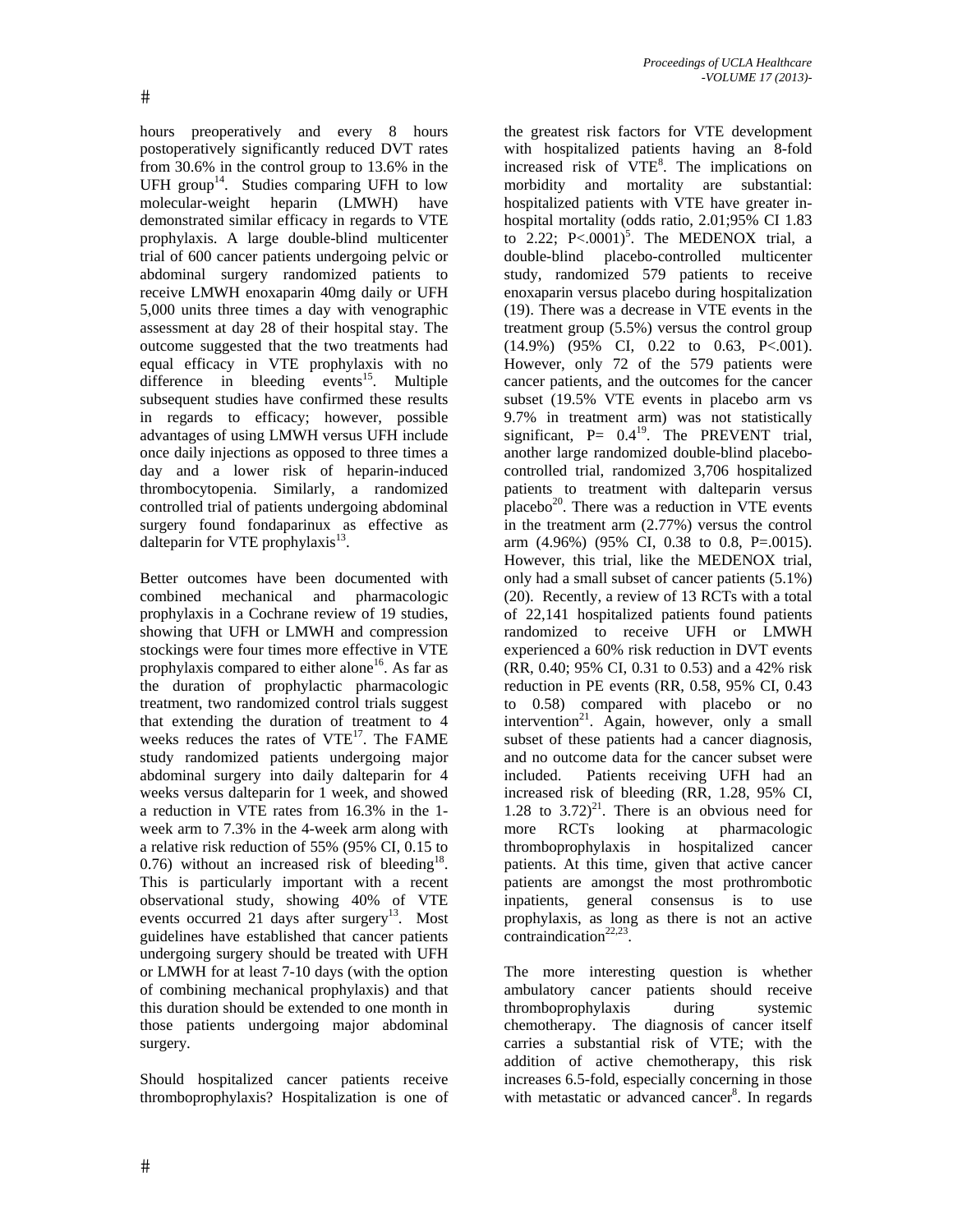to low-dose warfarin, a double-blind trial randomized 311 patients receiving chemotherapy with metastatic breast cancer to be given either 1mg of warfarin for 6 weeks with target INR of 1.3-1.9 versus placebo. There was a significant 85% risk reduction with a 0.65% rate of VTE in the warfarin arm versus 4.4% rate of VTE in the placebo arm<sup>24</sup>. The TOPIC-1 and TOPIC-2 trials examining the efficacy of LMWH have not been as successful with inconclusive evidence on whether administration of LMWH during chemotherapy infusions is beneficial in advanced stages of breast and lung cancers<sup>25</sup>. Furthermore, the PROTECT trial randomized 1,166 ambulatory patients receiving chemotherapy with metastatic or locally advanced cancers to receive either nadroparin or placebo. The VTE incidence was 3.9% in the control group versus 2% in the treatment group with no significant survival benefit<sup>26</sup>. In contrast, the CONKO-004 study and the FRAGEM study randomized advanced pancreatic cancer patients receiving gemcitabine chemotherapy to be given LMWH (enoxaparin/dalteparin) versus placebo and found that patients receiving LMWH had a significant reduction in VTE events (5% in enoxaparin arm versus 14.5% in placebo arm in CONKO-004 and 12% in dalteparin arm versus 31% in placebo arm in FRAGEM) (27-29). Most recently, the SAVE-ONCO study, a double-blind multicenter trial, randomized 3,212 patients with metastatic or locally advanced solid tumors receiving chemotherapy to receive subcutaneous LMWH semuloparin 20mg once daily versus placebo. VTE occurred in 1.2% of the semuloparin arm versus 3.4% of the placebo arm (hazard ratio 1.40; 95% CI, 0.89 to 2.21) with the conclusion that semuloparin reduces the incidence of VTE events without an increased risk of major bleeding in patients receiving chemotherapy<sup>30</sup>. However, the FDA in 2012 did not approve semuloparin for the purpose of preventing VTE in cancer patients receiving chemotherapy for cited reasons, such as a small absolute risk reduction (2.2%), a suboptimal target population, and a modest benefit in its application. A recent Cochrane Collaboration systematic review looked at 9 RCTS with 2,857 cancer patients with metastatic or locally advanced solid cancers receiving chemotherapy and concluded that prophylaxis with LMWH or UFH reduced VTE event rate (RR 0.55; 95% CI, 0.37 to 0.82) and mortality at 48 months<sup>31</sup>. However, conclusions could not be made from this systematic review because it lacked

statistical power. Myeloma patients being treated with antiangiogenic agents, such as thalidomide and its derivatives, are another story. The risk of VTE in these patients has ranged from 17-26% in combination with dexamethasone<sup>9,32</sup>. A phase II trial by Rajkumar et al reported a lower observed rate of VTE in cancer patients receiving lenalidomide plus dexamethasone who were given 80 to 325mg of aspirin versus placebo $33$ . Another retrospective study looked at the rates of VTE in three groups of multiple myeloma patients treated with melphalan, prednisone, and thalidomide: those without prophylaxis, those treated with enoxaparin 40 mg daily, and or those treated with aspirin daily. The incidence of VTE was 18.5% in the group without prophylaxis, 5.2% in the group treated with enoxaparin, and  $2.1\%$  in the aspirin group<sup>34</sup>. This study pushed ASCO, ESMO, NCCN, and other groups to support the use of LMWH or warfarin in multiple myeloma patients receiving antiangiogenic therapy in the outpatient setting. Overall, the consensus is that myeloma patients and advanced pancreatic cancer would benefit from thromboprophylaxis in the ambulatory setting given the high rates of  $VTE^{35}$ . However, there is inconclusive evidence from trials regarding non-myeloma and non-pancreatic cancer patients receiving chemotherapy. For these patients, the recommendation is to risk stratify.

Khorana et al developed a risk score for VTE from a cohort of 2,701 solid cancer patients receiving chemotherapy<sup>36</sup>. The patient characteristics included in the predictive model include: site of cancer (2 points for stomach and pancreas; 1 point for lung, lymphoma, and GU cancers), prechemotherapy platelet count of  $>350,000$  (1 point), hemoglobin  $<10$  or use of EPO agents (1 point), prechemotherapy leukocyte count >11,000 (1 point), and a body mass index of >35 (1 point). Patients receiving a total score of 0 are considered low-risk with a VTE risk of 0.3-0.8%, whereas patients receiving a total score of 1-2 are considered intermediaterisk with a VTE risk of 1.8-2.0%. Patients in the high-risk category received a total score of 3 or higher with a VTE risk of 6.7-7.1%. They recommended only high risk category patients should receive ambulatory thromboprophylaxis<sup>36</sup>. The Khorana model has been validated by numerous studies. More specifically, the Vienna Cancer and Thrombosis Study (CATS) expanded the Khorana score to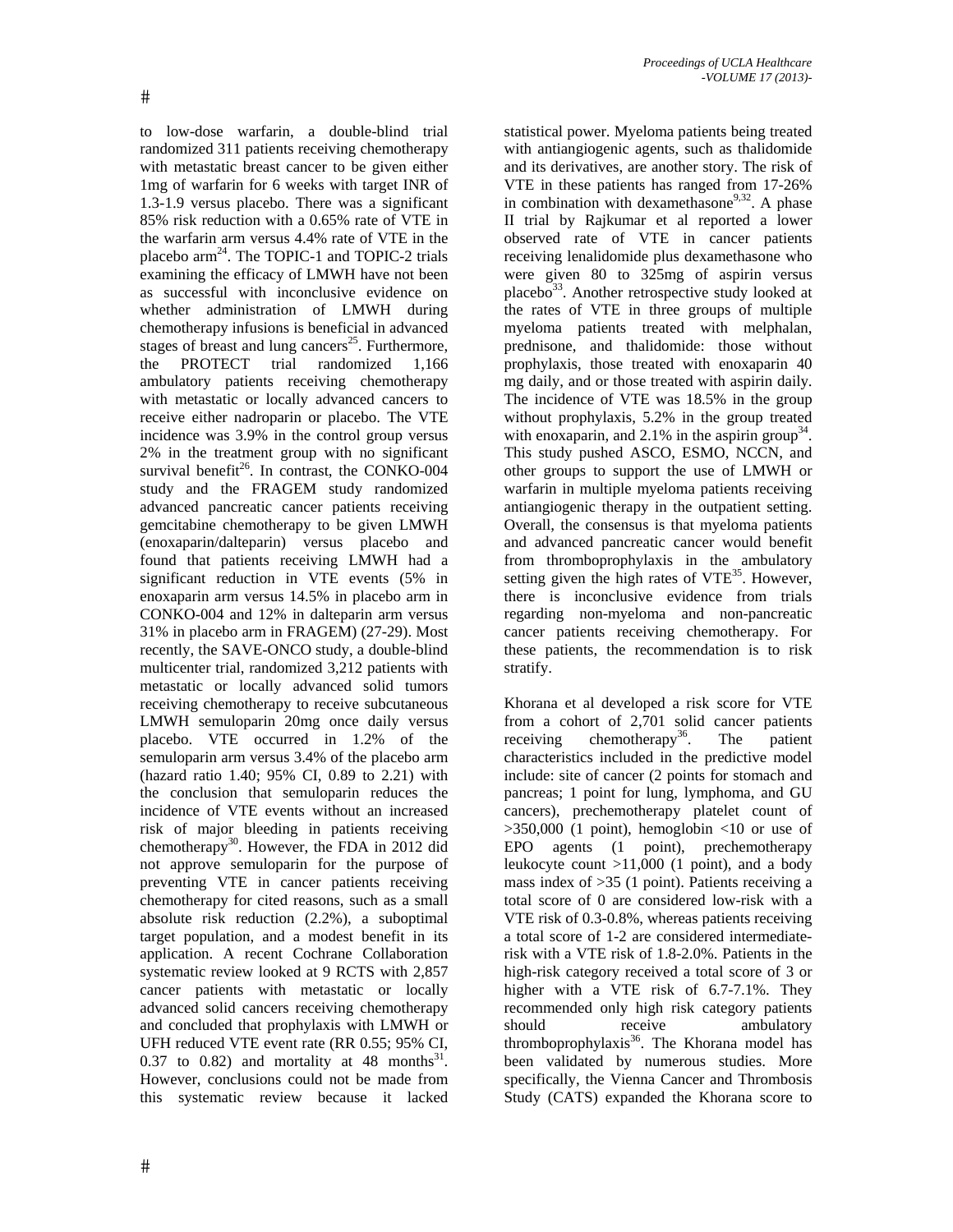include two biomarkers: D-dimer and P-selectin. This modification has more distinctly separated the low-risk patients (VTE risk 1%) from the intermediate (VTE risk 10.3%) and high (VTE risk  $35\%$ )<sup>37,38</sup>. Until more RCTs are undertaken to show substantial benefit from thromboprophylaxis in ambulatory cancer patients receiving chemotherapy, the onus falls on the awareness and judgment of health-care providers to appropriately risk stratify patients using the predictive models that are available.

Cancer patients are high-risk patients for the development of venous thromboembolic disease, which has significant clinical and economic implications for this population. Despite recognition of VTE being a major complication of oncologic patients, there is profound underutilization of pharmacologic and nonpharmacologic prophylactic measures. This may be due to lack of physician awareness of consensus recommendations, but also may reflect inconclusive evidence regarding thromboprophylaxis in both the inpatient and outpatient setting for cancer patients. It is vital for this gap to narrow because it is only promoting the morbidity and mortality of our cancer patients. There are established evidencebased guidelines recommending prophylactic anticoagulation therapy in cancer patients (without any contraindications) undergoing surgery and hospitalized cancer patients who are acutely ill. Strategies need to be implemented to raise awareness. As far as outpatient cancer patients receiving chemotherapy, there remains a pronounced need for more randomized controlled trials to offer more conclusive evidence. In the meantime, risk stratification models need to be used with physicians individualizing thrombophylaxis for each patient.

## **REFERENCES**

- 1. **Khorana AA, Francis CW, Culakova E, Kuderer NM, Lyman GH**. Thromboembolism is a leading cause of death in cancer patients receiving outpatient chemotherapy. *J Thromb Haemost*. 2007 Mar;5(3):632-4. PubMed PMID: 17319909.
- 2. **Gomes MP, Deitcher SR**. Diagnosis of venous thromboembolic disease in cancer patients. *Oncology* (Williston Park). 2003 Jan;17(1):126-35, 139; discussion 139-44. Review. PubMed PMID: 12599936.
- 3. **Deitcher SR**. Cancer-related deep venous thrombosis: clinical importance, treatment challenges, and

management strategies. *Semin Thromb Hemost*. 2003 Jun;29(3):247-58. Review. PubMed PMID: 12888929.

- 4. **Sørensen HT, Mellemkjaer L, Olsen JH, Baron JA**. Prognosis of cancers associated with venous thromboembolism. *N Engl J Med*. 2000 Dec 21;343(25):1846-50. PubMed PMID: 11117976.
- 5. **Khorana AA, Francis CW, Culakova E, Fisher RI, Kuderer NM, Lyman GH**. Thromboembolism in hospitalized neutropenic cancer patients. *J Clin Oncol*. 2006 Jan 20;24(3):484-90. PubMed PMID: 16421425.
- 6. **Elting LS, Escalante CP, Cooksley C, Avritscher EB, Kurtin D, Hamblin L, Khosla SG, Rivera E**. Outcomes and cost of deep venous thrombosis among patients with cancer. *Arch Intern Med*. 2004 Aug 9- 23;164(15):1653-61. Erratum in: Arch Intern Med. 2008 Jun 9;168(11):1218. PubMed PMID: 15302635.
- 7. **Kahn SR, Panju A, Geerts W, Pineo GF, Desjardins L, Turpie AG, Glezer S, Thabane L, Sebaldt RJ**; CURVE study investigators. Multicenter evaluation of the use of venous thromboembolism prophylaxis in acutely ill medical patients in Canada. *Thromb Res*. 2007;119(2):145-55. Epub 2006 Mar 3. PubMed PMID: 16516275.
- 8. **Heit JA, Silverstein MD, Mohr DN, Petterson TM, O'Fallon WM, Melton LJ 3rd**. Risk factors for deep vein thrombosis and pulmonary embolism: a population-based case-control study. *Arch Intern Med*. 2000 Mar 27;160(6):809-15. PubMed PMID: 10737280.
- 9. **Cavo M, Zamagni E, Cellini C, Tosi P, Cangini D, Cini M, Valdrè L, Palareti G, Masini L, Tura S, Baccarani M**. Deep-vein thrombosis in patients with multiple myeloma receiving first-line thalidomide-<br>dexamethasone therapy.  $Blood.$  2002 Sep dexamethasone therapy. 15;100(6):2272-3. PubMed PMID: 12229885.
- 10. **Stein PD, Beemath A, Meyers FA, Skaf E, Sanchez J, Olson RE**. Incidence of venous thromboembolism in patients hospitalized with cancer. *Am J Med*. 2006 Jan;119(1):60-8. PubMed PMID: 16431186.
- 11. **Khorana AA, Francis CW, Culakova E, Lyman GH**. Risk factors for chemotherapy-associated venous thromboembolism in a prospective observational study. *Cancer*. 2005 Dec 15;104(12):2822-9. PubMed PMID: 16284987.
- 12. **Kröger K, Weiland D, Ose C, Neumann N, Weiss S, Hirsch C, Urbanski K, Seeber S, Scheulen ME**. Risk factors for venous thromboembolic events in cancer patients. *Ann Oncol*. 2006 Feb;17(2):297-303. Epub 2005 Nov 9. PubMed PMID: 16282243.
- 13. **Agnelli G, Bolis G, Capussotti L, Scarpa RM, Tonelli F, Bonizzoni E, Moia M, Parazzini F, Rossi R, Sonaglia F, Valarani B, Bianchini C, Gussoni G**. A clinical outcome-based prospective study on venous thromboembolism after cancer surgery: the @RISTOS project. *Ann Surg*. 2006 Jan;243(1):89-95. PubMed PMID: 16371741; PubMed Central PMCID: PMC1449979.
- 14. **Clagett GP, Reisch JS**. Prevention of venous thromboembolism in general surgical patients. Results of meta-analysis. *Ann Surg*. 1988 Aug;208(2):227-40. Review. PubMed PMID: 2456748; PubMed Central PMCID: PMC1493611.
- 15. Efficacy and safety of enoxaparin versus unfractionated heparin for prevention of deep vein thrombosis in elective cancer surgery: a double-blind randomized multicentre trial with venographic assessment. ENOXACAN Study Group. *Br J Surg*. 1997 Aug;84(8):1099-103. PubMed PMID: 9278651.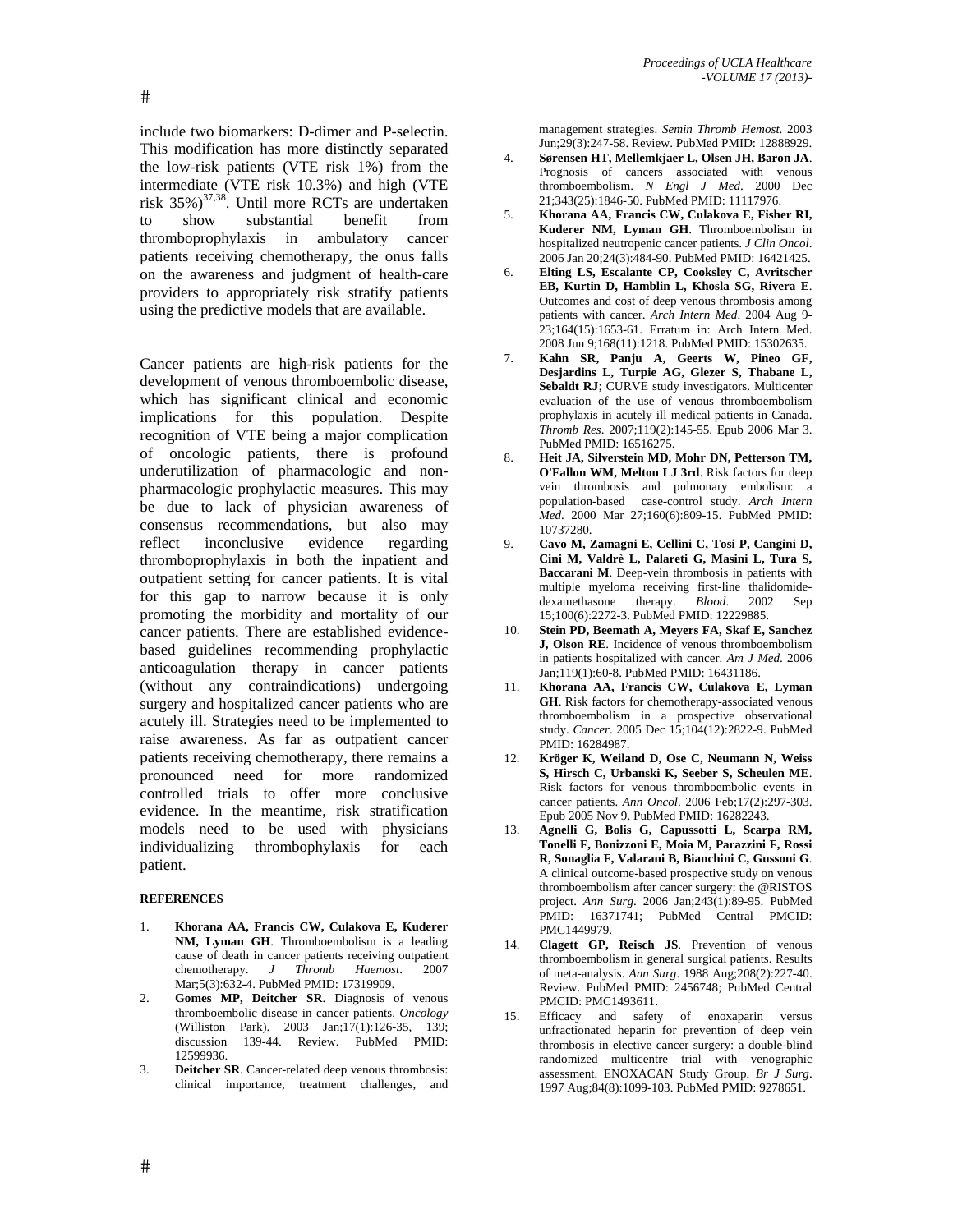- 16. **Wille-Jørgensen P, Rasmussen MS, Andersen BR, Borly L**. Heparins and mechanical methods for thromboprophylaxis in colorectal surgery. *Cochrane Database Syst Rev*. 2003;(4):CD001217. Review. PubMed PMID: 14583929.
- 17. Bergqvist D, Agnelli G, Cohen AT, Eldor A, Nilsson PE, Le Moigne-Amrani A, Dietrich-Neto F; ENOXACAN II Investigators. Duration of prophylaxis against venous thromboembolism with enoxaparin after surgery for cancer. N Engl J Med. 2002 Mar 28;346(13):975-80. PubMed PMID: 11919306.
- 18. **Rasmussen MS, Jorgensen LN, Wille-Jørgensen P, Nielsen JD, Horn A, Mohn AC, Sømod L, Olsen B**; FAME Investigators. Prolonged prophylaxis with dalteparin to prevent late thromboembolic complications in patients undergoing major abdominal surgery: a multicenter randomized open-label study. *J Thromb Haemost*. 2006 Nov;4(11):2384-90. Epub 2006 Aug 1. PubMed PMID: 16881934.
- 19. Samama MM, Cohen AT, Darmon JY, Desjardins L, Eldor A, Janbon C, Leizorovicz A, Nguyen H, Olsson CG, Turpie AG, **Weisslinger N**. A comparison of enoxaparin with placebo for the prevention of venous thromboembolism in acutely ill medical patients. Prophylaxis in Medical Patients with Enoxaparin Study Group. *N Engl J Med*. 1999 Sep 9;341(11):793- 800. PubMed PMID: 10477777.
- 20. **Leizorovicz A, Cohen AT, Turpie AG, Olsson CG, Vaitkus PT, Goldhaber SZ**; PREVENT Medical Thromboprophylaxis Study Group. Randomized, placebo-controlled trial of dalteparin for the prevention of venous thromboembolism in acutely ill<br>medical patients. Circulation. 2004 Aug medical patients. *Circulation*. 2004 Aug 17;110(7):874-9. Epub 2004 Aug 2. PubMed PMID: 15289368.
- 21. **Alikhan R, Cohen AT**. WITHDRAWN: Heparin for the prevention of venous thromboembolism in general medical patients (excluding stroke and myocardial infarction). *Cochrane Database Syst Rev*. 2010 Feb 17;(2):CD003747. doi: 10.1002/14651858.CD003747.pub3. Review. PubMed PMID: 20166070.
- 22. **Barbar S, Noventa F, Rossetto V, Ferrari A, Brandolin B, Perlati M, De Bon E, Tormene D, Pagnan A, Prandoni P.** A risk assessment model for the identification of hospitalized medical patients at risk for venous thromboembolism: the Padua Prediction Score. *J Thromb Haemost*. 2010 Nov;8(11):2450-7. 7836.2010.04044.x. PubMed PMID: 20738765.
- 23. **Kahn SR, Lim W, Dunn AS, Cushman M, Dentali F, Akl EA, Cook DJ, Balekian AA, Klein RC, Le H, Schulman S, Murad MH**; American College of Chest Physicians. Prevention of VTE in nonsurgical patients: Antithrombotic Therapy and Prevention of Thrombosis, 9th ed: American College of Chest Physicians Evidence-Based Clinical Practice Guidelines. *Chest*. 2012 Feb;141(2 Suppl):e195S-226S. doi:10.1378/chest.11-2296. PubMed PMID: 22315261; PubMed Central PMCID: PMC3278052.
- 24. **Levine M, Hirsh J, Gent M, Arnold A, Warr D, Falanga A, Samosh M, Bramwell V, Pritchard KI, Stewart D, et al**. Double-blind randomised trial of a very-low-dose warfarin for prevention of thromboembolism in stage IV breast cancer. *Lancet*. 1994 Apr 9;343(8902):886-9. PubMed PMID: 7908358.
- 25. **Haas SK**: Prevention of venous thromboembolism with low molecular weight heparin in patietns with metastatic breast and lung cancer: Results of TOPIC Studies. *J Thromb Haemost* 3, 2005 (suppl 1;abstr OR059).
- 26. **Agnelli G, Gussoni G, Bianchini C, Verso M, Mandalà M, Cavanna L, Barni S, Labianca R, Buzzi F, Scambia G, Passalacqua R, Ricci S, Gasparini G, Lorusso V, Bonizzoni E, Tonato M**; PROTECHT Investigators. Nadroparin for the prevention of thromboembolic events in ambulatory patients with metastatic or locally advanced solid cancer receiving chemotherapy: a randomised, placebo-controlled, double-blind study. *Lancet Oncol*. 2009 Oct;10(10):943-9. doi:10.1016/S1470- 2045(09)70232-3. Epub 2009 Aug 31. PubMed PMID: 19726226.
- 27. **Reiss H, Pelzer U, Deutschinoff G, et al**: A prosopective, randomized trial of chemotherapy with or without the low molecular weight heparin enoxaparin in patients with advanced pancreatic cancer (APC): results of the CONKO-004 trial. *J Clin Oncol* 2009 ASCO Annual meeting Proceedings 200927 (June 20 Suppl):LBA4506.
- 28. **Maraveyas MH, Lofts F, Garadi KK, et al**. Chemoanticoagulation versus chemotherapy in advanced pancreatic cancer: Results of the interim analysis of the FRAGEM trial. *J Clin Oncol* 2007 ASCO Annual Meeting Proceedings 2007;25(18S)(June 20 Suppl):4583.
- 29. **Maraveyas MH, Roy R, Propper D, et al**. Gemcitabine with or without prophylactic weight adjusted dalteparin in patients with advanced or metastatic pancreatic cancer: a multicentre, randomized phase IIB trial (the UK FRAGEM study). Poster presented at: National Cancer Research Institute Conference. 5<sup>th</sup> NCRI Cancer Conference; 2009 October 4-7; Birmingham, UK: LB112.
- 30. **Agnelli G, George DJ, Kakkar AK, Fisher W, Lassen MR, Mismetti P, Mouret P, Chaudhari U, Lawson F, Turpie AG**; SAVE-ONCO Investigators. Semuloparin for thromboprophylaxis in patients receiving chemotherapy for cancer. *N Engl J Med.*<br>  $2012$  Feb 16;366(7):601-9. doi: **2012 2013 2013 2013 2014 2014 2014 2014 2014 2014 2014 2014 2014 2014 2014 2014 2014 2014 2014 2014 2014 2014 2014 2014 2014 2014 2014 2014 2014 2014 2014 2014** 10.1056/NEJMoa1108898. PubMed 22335737.
- 31. **Akl EA, Labedi N, Barba M, Terrenato I, Sperati F, Muti P, Schünemann H**. Anticoagulation for the long-term treatment of venous thromboembolism in patients with cancer. *Cochrane Database Syst Rev*. 2011 Jun 15;(6):CD006650. doi:10.1002/14651858.CD006650.pub3. Review. PubMed PMID: 21678361.
- 32. **Rajkumar SV, Blood E, Vesole D, Fonseca R, Greipp PR**; Eastern Cooperative Oncology Group. Phase III clinical trial of thalidomide plus dexamethasone compared with dexamethasone alone in newly diagnosed multiple myeloma: a clinical trial coordinated by the Eastern Cooperative Oncology Group. *J Clin Oncol*. 2006 Jan 20;24(3):431-6. Epub 2005 Dec 19. PubMed PMID: 16365178.
- 33. **Rajkumar SV, Hayman SR, Lacy MQ, Dispenzieri A, Geyer SM, Kabat B, Zeldenrust SR, Kumar S, Greipp PR, Fonseca R, Lust JA, Russell SJ, Kyle RA, Witzig TE, Gertz MA**. Combination therapy with lenalidomide plus dexamethasone (Rev/Dex) for newly diagnosed myeloma. *Blood*. 2005 Dec 15;106(13):4050-3. Epub 2005 Aug 23. PubMed

 $#$